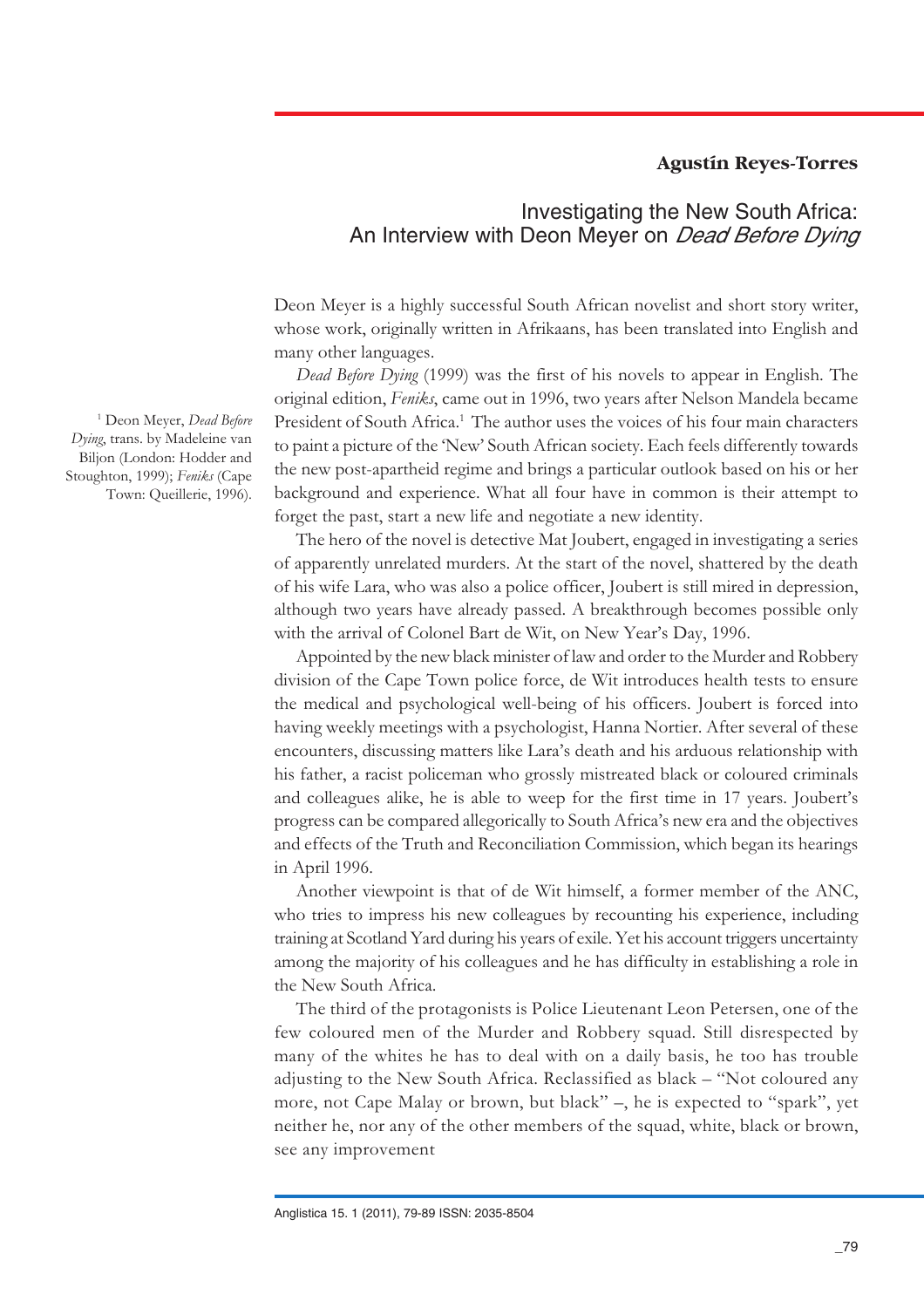All the troubles, all the murders and deaths and rapes, all the long hours with fuckers shooting at you and rich whiteys who act as if you're not there and your boss who says your must spark and the union which says don't worry, things will be fine, and a wife who says she wants to leave you…2

Finally, another viewpoint is provided by the psychologist, Hanna Nortier, whose life can be seen as an allegory for the old South Africa evolving into the new. As eventually appears, Hanna (formerly Hester Clarke) is a rape victim. The night Hester Clarke 'died', Hanna Nortier was 'born', emerging from the horror much as the New South Africa was emerging from the hateful years of apartheid. Unable to recognize her sullied body as her own, she decides to change her name and start a new life. Yet her reactions to the new deadly obstacle of HIV that she is now forced to confront prove to be behind the mystery Joubert is engaged in investigating.

## AR-T: *Why did you decide to use detective conventions as the literary framework for your novels?*

DM: This is a question that people often ask me… I never really decided to write in the crime or thriller genre, I just wanted to tell stories and I think instinctively every author has a certain issue or a certain genre that they're sort of put in, in terms of the stories that they tell.

I only wanted to tell crime stories and I think I was greatly influenced by other crime fiction I read when I was a teenager; maybe that was just where I naturally fit in. I still don't think as myself as specifically a crime author or a thriller writer. I think of myself as a storyteller and it's for the publishers and the media and the academics to decide where, in which niche, I should be put in, so it was never a conscious decision. I love crime and I love thrillers.

Have you ever read Ed McBain's work? He's an American author, a New Yorker, who passed away in 2005. He had a huge influence on my own reading tastes and my own writing and he was probably the best crime author ever. He also wrote under his real name of Evan Hunter, he won a few Pulitzer Prizes for that. You know, it's very difficult to say but I think I was influenced by people like him and John D. McDonald but I never made a decision I wanted to write crime fiction.

AR-T: *After reading "Dead Before Dying", however, one realizes that you did some research in order to write this novel. The portrayal of the detective and his work with the police department is outstanding.*

DM: When I wrote this particular book, it was my first real crime novel. My first novel was called "He who plays with fire" in Afrikaans but it was never translated.<sup>3</sup> I don't think it was ever good enough for the international market. I often say that a first novel is like having a brother in jail. You can't deny it but you don't want to talk about it!

My first book was not really a crime novel, it was more of a thriller. So when I wanted to write… well, it's a long story about how this book came about…

<sup>3</sup> *Wie met vuur speel* (Cape Town: Tafelburg, 1994).

<sup>2</sup> *Dead Before Dying*, 276.

Investigating the New South Africa: An Interview with Deon Meyer on Dead Before Dying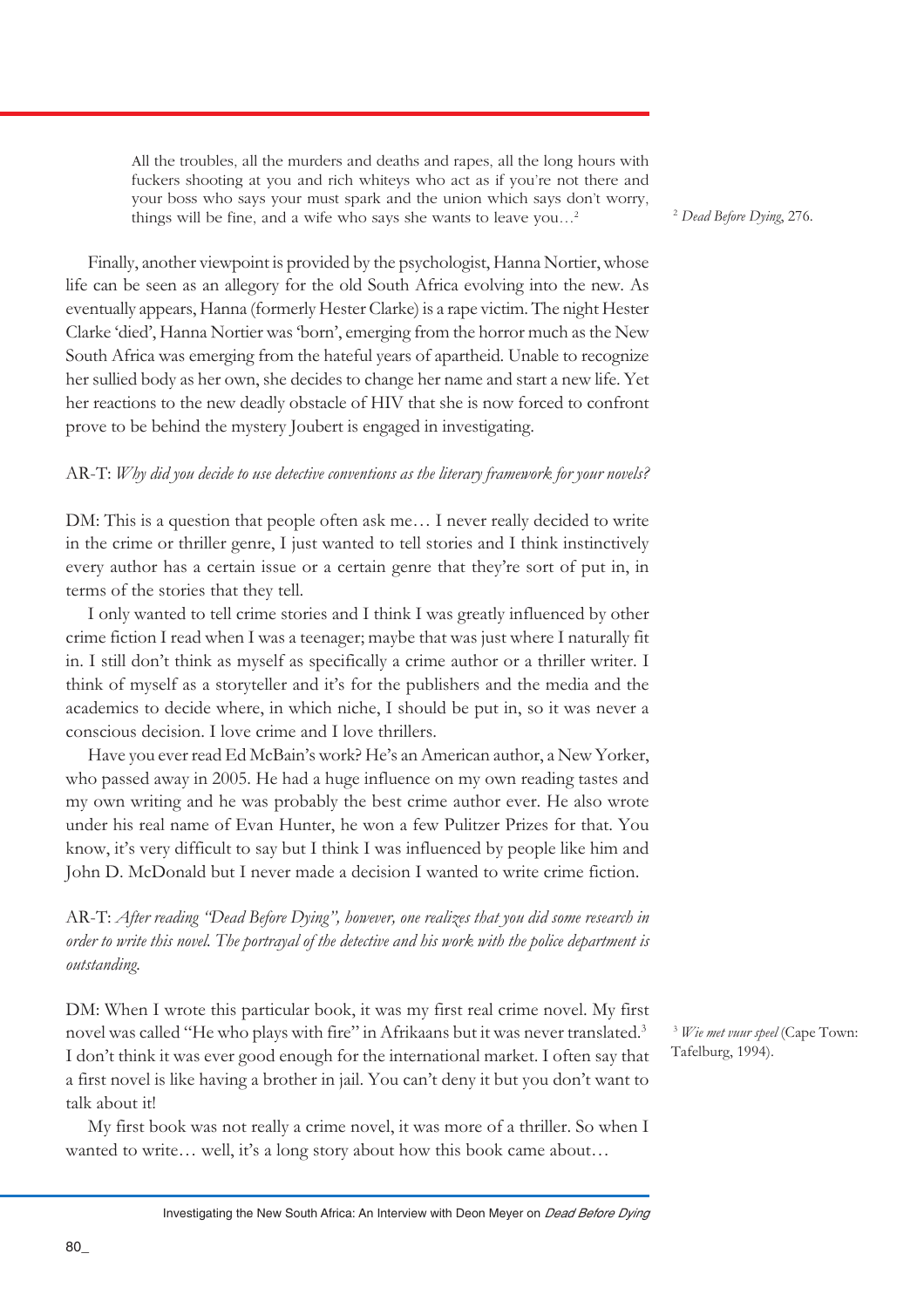I had a totally different story in mind for *Dead Before Dying* and eventually Mat Joubert as a character just took over the story, and he decided what went into the novel. He made a lot of things happen in the book. But when I realized I needed a policeman for this specific character I went to what was then called the Murder and Robbery squad in Cape Town. It's the homicide squad I think they have in America – I know in New York and LA they have the homicide squad within different precincts. In Cape Town it used to be that way, but now we follow the British structure of policing; back then there was the murder and robbery squad.

I contacted the police and I asked if I could spend some time with the detectives. And I spent two weeks working with them as a work-shadow…

It was an eye opener. The one thing that impressed me most about this research was the influence of the work on the people…

This was in 1994. SA was going through a big transition. There was a lot of violence and crime at that time  $-$  a lot of it was politically motivated and a lot of it was simply because of the huge changes in SA. There was a big feeling of instability and these people were working with these violent crimes all the time. And it had an influence. Some of those cops drank, some of them got depressed. Some of them were alcoholics, some of them were divorced, because they just couldn't cope with working with such violence and such crime, often bloody crimes, and still go home and be among their families. Depression is Mat Joubert's way of coping, it's his way of absorbing it.

So that was the first thing that made a big impression on me, in addition to the way that they looked at crime, the way they investigated. It was a real eye-opener for me and I have a lot of respect for the police nowadays. They are not paid a lot of money but they work so hard, they are so dedicated; and they work with the scum of the earth often. I actually went with them to murder scenes and after the second one I said "no more". To work with that sort of thing everyday must have an influence on your psyche.

That's the thing that fascinates me about writing crime, to try to portray this world and to try and show what influence it has on the people themselves.

## AR-T: *Were you influenced by anyone you saw in particular or is your novel just an outcome of your imagination?*

DM: I had the character of Mat Joubert created before I went to the police. But the whole subject of depression was something that I included later. During that time there were some political motivated crimes. Car tires would be put around the necks of people who were thought to be traitors, petrol poured onto them and lighted up. There were really terrible crimes and depression among cops was common, so the depression in Mat Joubert comes from there.

Then there's another character, Benny Griessel, who is based on one of the other detectives I met, but only in terms of how he looks.

The police have changed a lot. I did that research in 1994, and there have been so many changes in SA, within the police as well, and I'm happy to say that those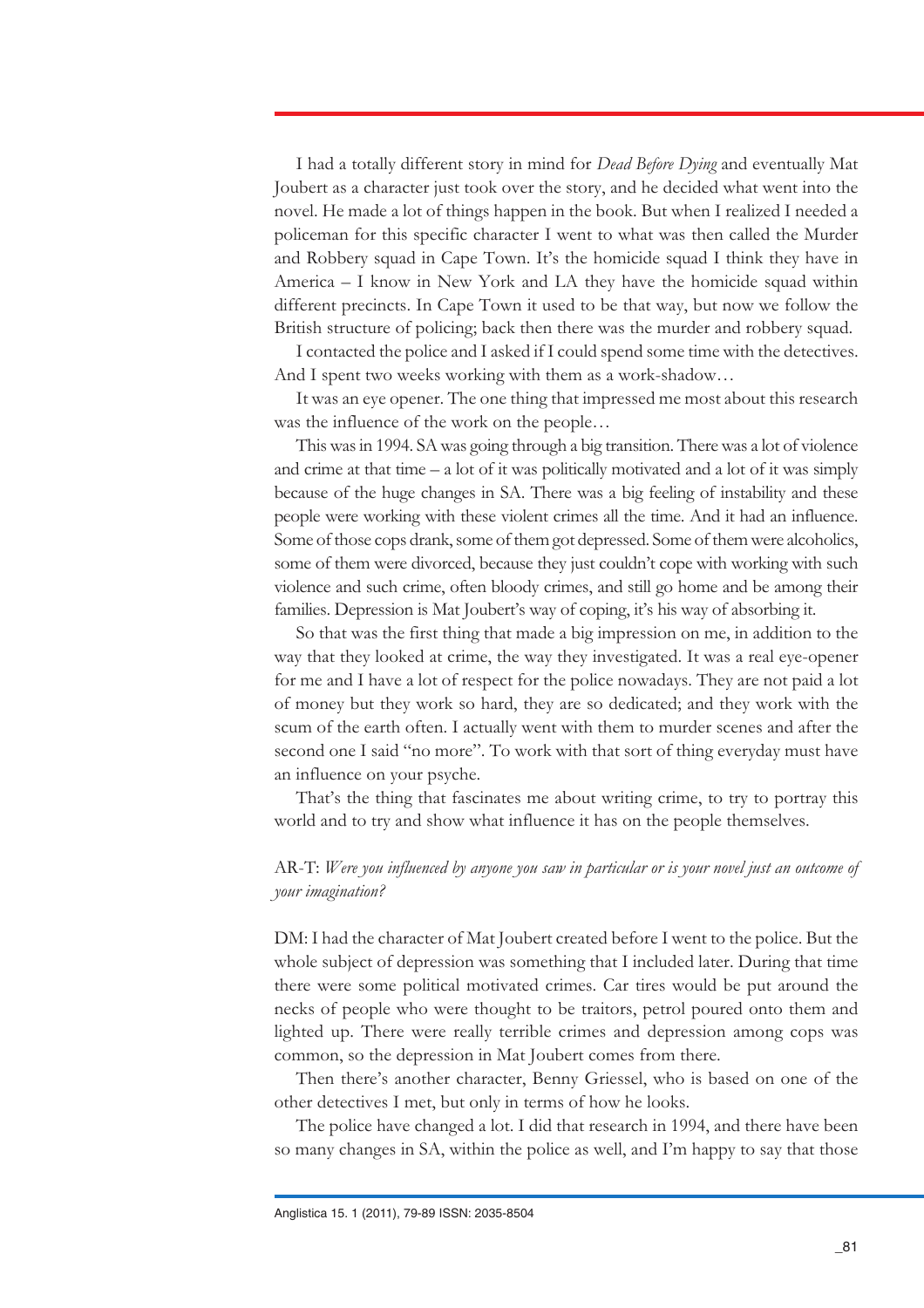sort of violent crimes are not taking place anymore. We still have murders but we don't have that kind of politically motivated killing anymore.

AR-T: *That is something you actually refer to in "Dead Before Dying". When the detectives are investigating, they often ask the question: was the victim involved in any political party?*

DM: The reason for that is the bullet that they found in one of the victims, it seemed to them that the caliber was for a Tokarev pistol, which is a Russian-made pistol, which was used before 1994. There were basically two political movements that were banned: the ANC that is today our government, and the other is the PAC (the Pan-African Congress) and the PAC had a military arm and they used a lot of Russian weapons like the Tokarev; that is why these questions are being asked every time because when the cops hear Tokarev they immediately think about the military arm of the PAC.

I wouldn't have been able to write the same novel today because the PAC has virtually disappeared – if they found a Tokarev pistol now they would probably think it was the Russian mafia.

## AR-T: *I was shocked that Hester was the murderer. Were there any clues that I missed?*

DM: I tried to show that she wasn't all that stable. As I said it was my first crime novel and it was one of the things that I really worried about – do you plot red herrings? You don't want to make the reader feel cheated; and I'm not sure I did it right. No, there weren't any clues… yes, it was a shock. I knew who the murderer was going to be…

Basically it's all about the point of view. You basically have three possible points of view for a novel:

The first person narrator. You can only show the reader what that narrator is seeing or listening, thinking, feeling.

The third person narrator. I had a literature professor that used to say that the third person narrator is like a video camera. The camera is behind the eyes of the narrator, the camera is on the shoulder of every character you use.

The third person omniscient narrator has the video camera up in the sky. He sees everything. He can comment on everybody. Normally, this narrator has a style, a specific way of looking at people.

With *Dead Before Dying,* it was third person narrative but the video camera was very much on the shoulder of Mat Joubert. There was not a lot of variation. I had to give the reader what Mat Joubert knew but at the same time, the reader also knows more than the detective. There are different ways of doing this.

## AR-T: *Does Mat Joubert appear again in any novel?*

DM: He actually appears in the book that I am writing right now, *Spoor*. He is happily married.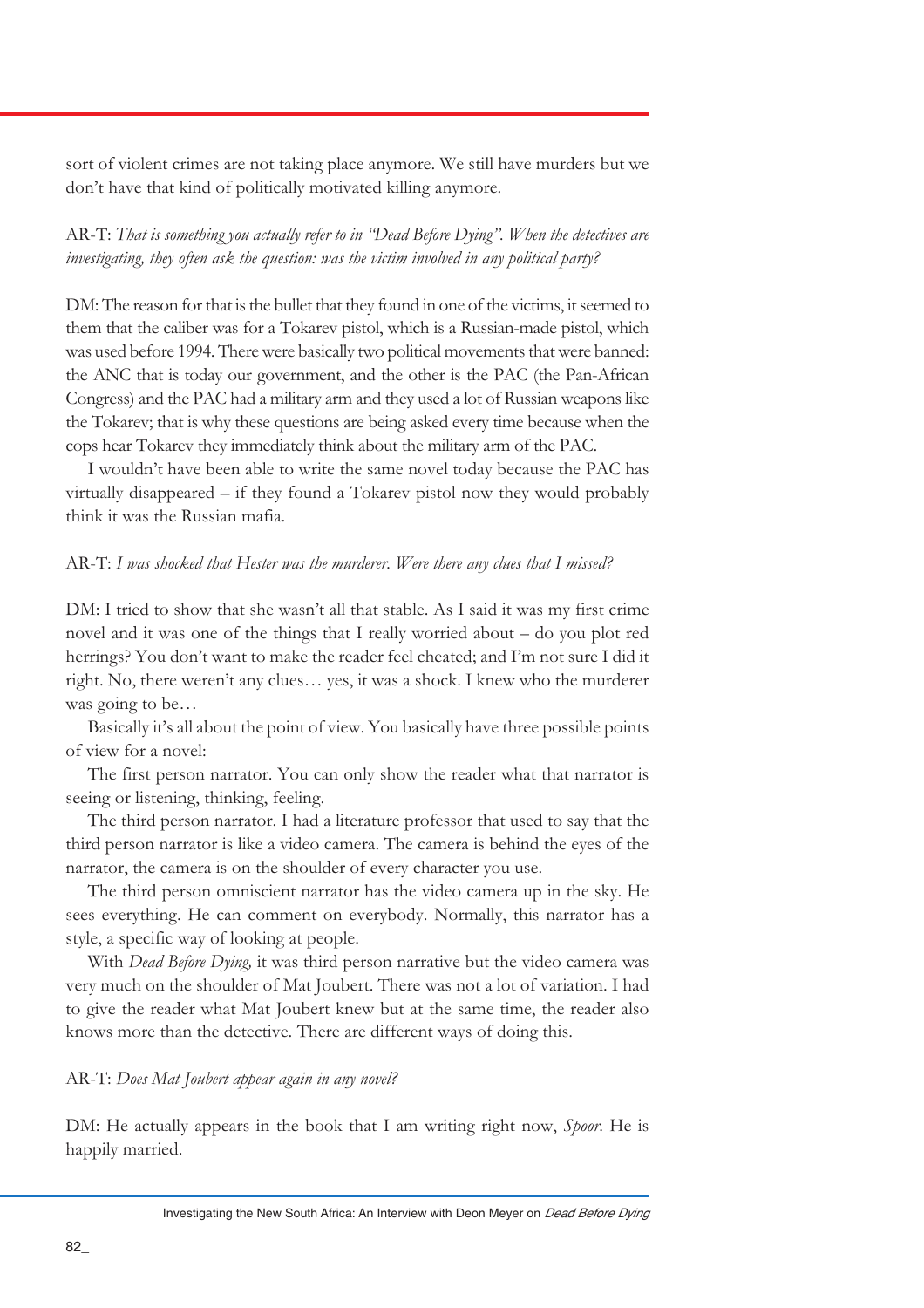AR-T: *To Margaret?*

DM: Yeah, to her. (Laughs)

I do refer to him in other books; In *Dead at Daybreak*, he comes in and tells his colleagues he is getting married. And in *Devil's Peak* he makes a little bit of an appearance. 4

The problem with the characters, and I often say this, is that when you read a book you spend maybe three or four days with a character, maybe more. You grow fond of them. When you finish the book, you wonder what would have happened to him or her.

When you write a book, you spend a year or two years with these characters. And I don't think our subconscious can discern between real people and fictitious people. I grow so fond of them, so close to these characters than when I finish the book I often wonder how these characters are and I worry about them. I often make up stories about how they are doing and those stories become part of the next novels.

AR-T: *That's something that happens with other authors' novels. Good examples are Michael Connelly or Walter Mosle*y.

DM: That's right. In my case, Benny Griessel has now become a central character.

I loved writing about him in *Dead Before Dying* because he seemed to be a catalyst. Every time he came into a scene he made things happen, whether he walked in at the wrong time… or was in charge of an investigation, so I always knew that I would write about him again. He was in *Devil's Peak* again, and in *Thirteen Hours*, 5 and I'll probably do another novel about him as well. He's a really nice character.

AR-T: *You said that back in 1994 when you wrote this novel there was a period of transition going on. Did you try to portray that transition through Mat Joubert himself? Because he went through a major transition in the book.*

DM: The police department is probably the one state department that has experienced the most upheaval and change, and it is also a much politicized thing in South Africa. The detectives I worked with were not only forced to cope with these working conditions and all these crimes but they were also going through a changing environment where suddenly politically everything was changing in the police department and outside.

Keep in mind when you write crime fiction, you are looking for sources of conflict all the time because you can't have conflict without suspense. Conflict is the mother of suspense. So when you create a character and you create a story around him, you want to give him as many conflicts as possible. Because that's what people like to read. If everything is easy and the character cruises through the story, then there is no story. So I just give all the troubles I can to Mat Joubert.

(F Howes, c2007; London: Hodder & Stoughton, 2007).

4 Deon Meyer, *Dead at Daybreak* (London: Hodder & Stoughton, 2000); *Devil's Peak*,

5 Deon Meyer, *Thirteen Hours*, trans. by K. L. Seeger (London: Hodder, 2010).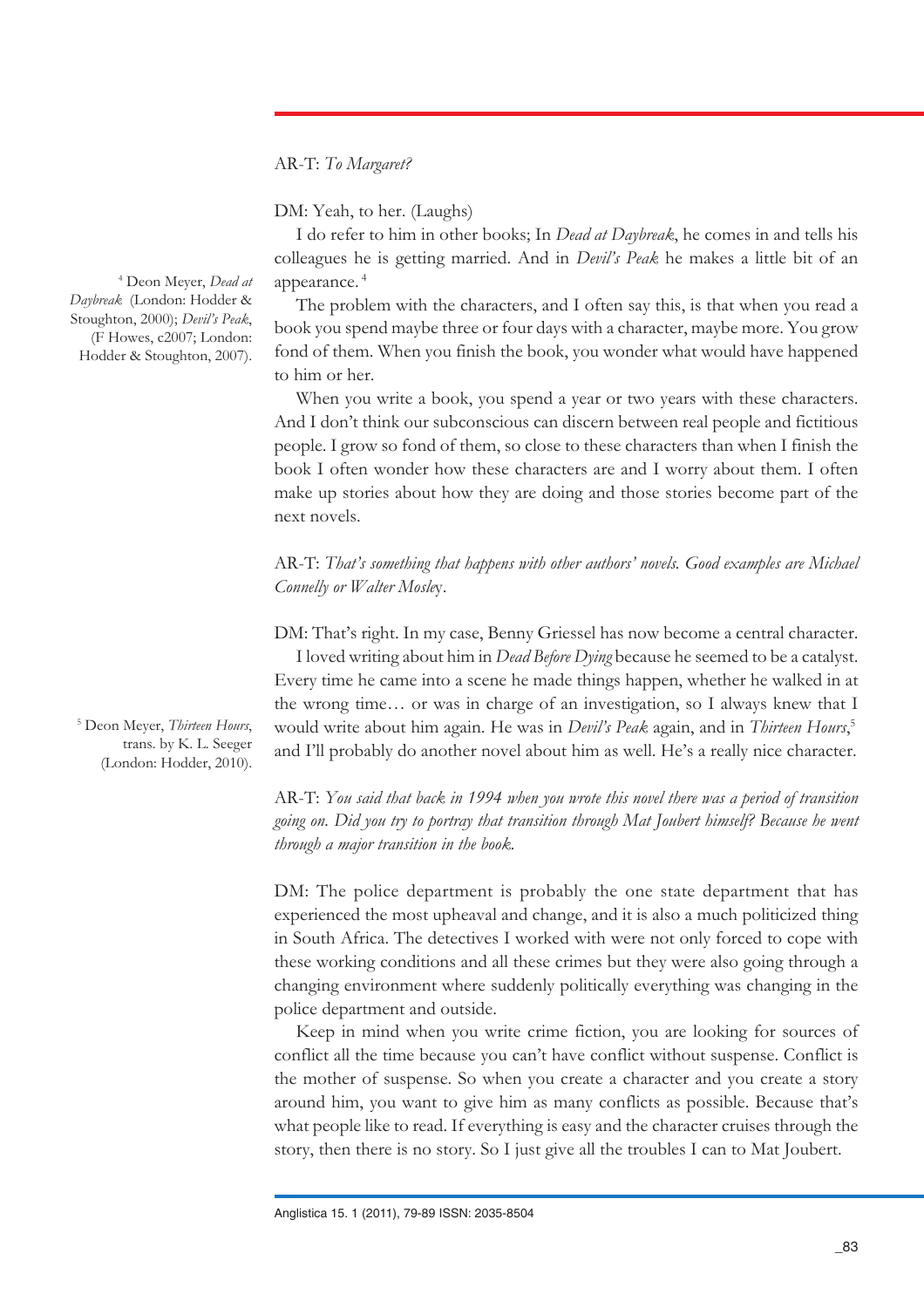## AR-T: *Is that why you also include the character of the "sweetheart robber"?*

#### DM: Exactly!

The political environment was a very practical thing; I never write with the intention of giving the reader a snap shot of South Africa, at a specific time, or make social comments or political comments.

My only job is to write an entertaining story but if it happens in a specific setting I will use as many things from that setting that I can if it adds to the suspense, if it adds to the conflict between the protagonist and his world.

#### AR-T: *With so many political motives available, why did you use one as personal as Hannah's?*

DM: I didn't want to write a political novel or I didn't want to write about political crime or political issues back then. I thought I owed it to my country not to do that.

And I think, if you look at most crime fiction over the world, most of the crimes are personal. Those are the interesting crimes, the ones that the reader identifies with better.

If it is political it can be muggy. If it is personal, it is more captivating.

## AR-T: *What about Mat Joubert's views? He condemns his father's racism. Does Mat Joubert represent a new generation in South Africa?*

DM: Yes, he does. Mat Joubert is more or less my generation and I think we are the generation (I'm talking about whites) with the most anger about apartheid. Because we were the first generation to be born in apartheid and to grow up in that environment, and we were lied to by everybody.

It is very difficult to explain to someone who has never been in those circumstances but everybody – our school teachers, our principals, our priests, our government – everybody was creating this impression that it was okay to have apartheid. The priests made us think that apartheid was based in solid Biblical principles.

Every time that there was something negative said about apartheid in the United Nations, the media would not publish it, so we lived in this world of propaganda and make-believe where there were very few truths, and we had to find the truths by ourselves. And it was often a painful process.

You get to the point where you realize that something is really wrong here. So I tried to put some of that anger in Mat Joubert.

My late father was a wonderful man but he came from a specific point of view, and I remember having these huge arguments with him about apartheid, but he believed it was right. I think it is understandable if you look at his generation and what they went through. But there was a lot of anger within us and some of it went into the book.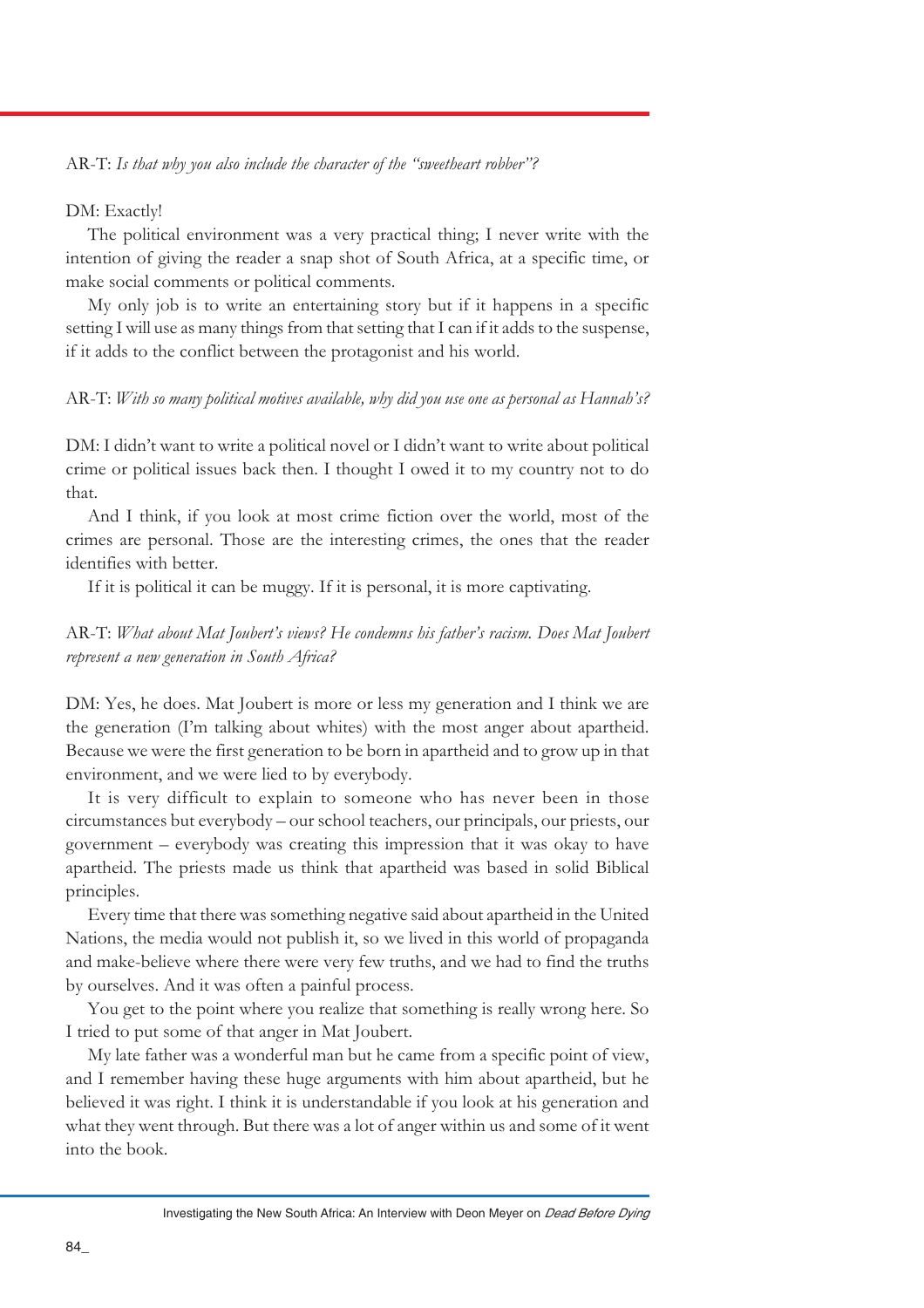## AR-T: *Have you developed that at all in your books?*

DM: In the next book after *Dead Before Dying*, *Dead at Daybreak*, I think I do. It is the story of the protagonist and how he comes to realize within that system of apartheid that it was really bad. But one must be careful…If you want to preach, you become a priest. If you want to entertain you become a writer.

I don't want to make any statement with my books. What I want to do is to use as much of the texture and the background and the setting as I can to make the characters and the story interesting.

But I think that the moment you start thinking you want to make this point, or you want to have this agenda, in terms of writing, in my genre, you're going to be in big trouble.

You can't put a protagonist into Cape Town and not portray an accurate setting around them. We all interact with our world in so many ways and on so many levels, so that happens almost by chance. And this provides the reader with a lot of background about South Africa and being South African, but it's never done on purpose, it's just part of the story telling process.

AR-T: *But you are criticizing apartheid somehow between the lines.*

DM: Yeah, but again, it is not deliberate. I create a character and I try to understand what forms this character and how he looks at the world.

I can never give my perspective. It must be the character's perspective.

My latest novel that was translated, *Blood Safari*, 6 has a bodyguard as the protagonist and he hates rich Afrikaners and I understand that because I also view them with a lot of distrust and worry, but he really hates them, so there's always a difference between my own point of view and my characters'.

When I create a character, I try and make up a back-story, just in my head, I don't write anything down, but I create at least in my mind the character's background, his family, the big influences on his life, etc. I need to know how he became the way that he is. That will determine the lens through which he looks at the world.

AR-T: *There is a question on Hannah and her interest in Mat Joubert – was she actually interested in Mat or was she involved with him only because of the investigation?*

DM: She was only close to him because of the investigation. I think she had experienced so much damage, psychologically. I don't think she would ever have been able to have a normal relationship. The biggest problem with having a female murderer is that the motivation must be very very strong. That's why the end is fairly shocking, because all the cases studies tell us and all the psychology tells us that women don't kill and rarely do it with guns.

If they do kill, they hire someone or do it by poisoning them, or that sort of thing. So I had to make the motivation very strong. And yes, she was only with Mat

<sup>6</sup> *Blood Safari* (London: Hodder & Stoughton, 2008).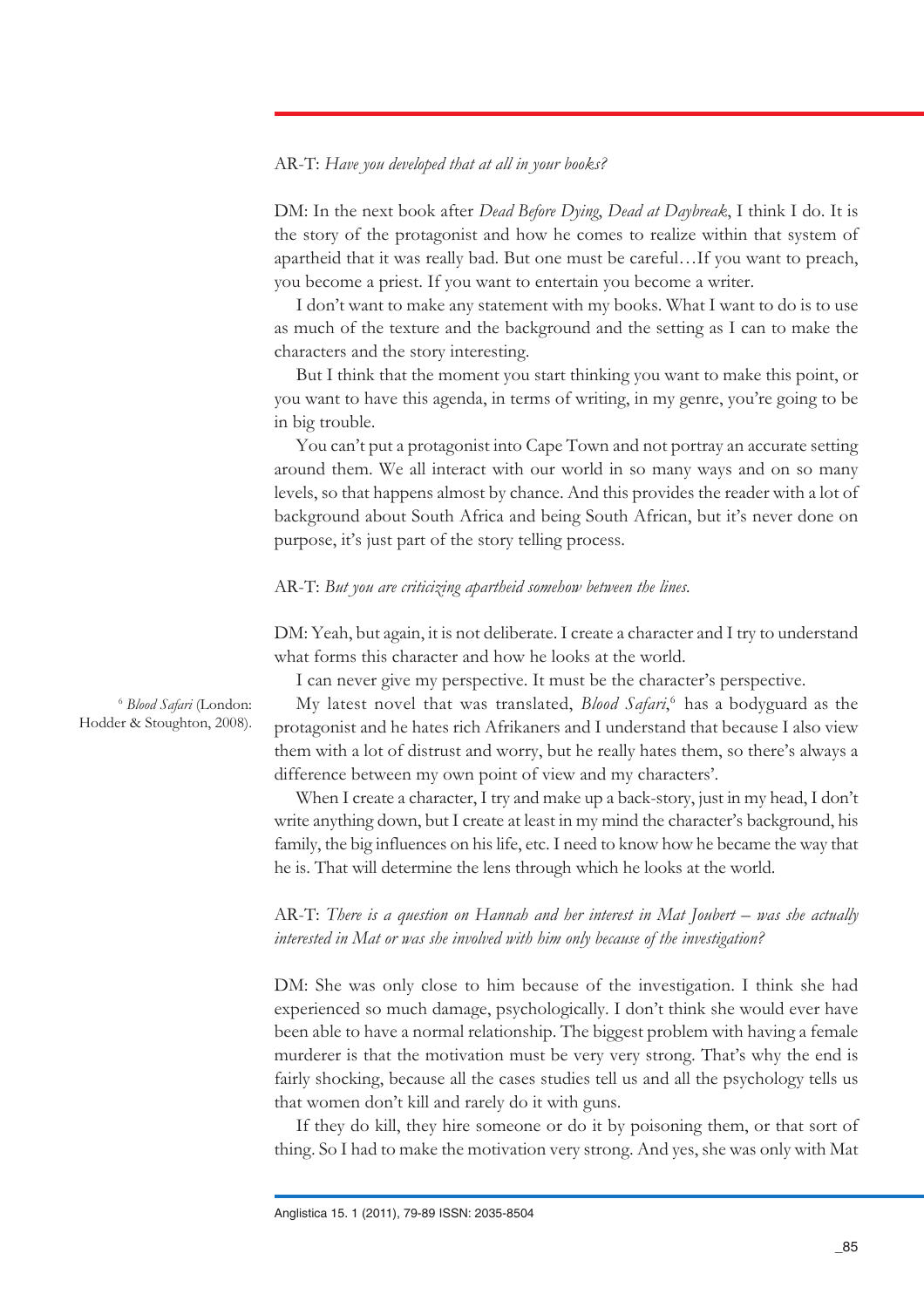Joubert because she wanted to stay close. Once she realized he was investigating the case, she wanted to be close to him.

AR-T: *Rape and sexual assault are part of the problematic issues in South Africa. Did you want to represent that in the novel?*

DM: I want to say something about crime in South Africa at the moment and in the last ten years. We often get a wrong perception in the media. You hear about South Africa being a crime-ridden, dangerous country. And it's not. The problem is that we have a democracy and a very transparent society. We are a third world country now evolving towards a first world country. So South Africa is a dynamic country in transition. Like other South American countries, like a lot of Far Eastern countries, like India and Pakistan.

The other problem is that we have a good deal of abject poverty, and then a small percentage of people who are very, very rich. That's a combination that makes it very difficult in terms of crime. Crime is often a socio-economic phenomenon, especially where you have such a huge gap between the haves and the have-nots.

I want to say that we publish our crime statistics openly and internationally. A lot of other countries are in a similar socioeconomic space but don't publish their crime statistics. Mexico is a great example. I think Mexico is the equivalent of SA in those terms. It is also a third world country rapidly moving into a first world country, with strong economic growth and these differences between rich and poor.

But you never see the full picture of Mexican crime statistics.

I am making a case here that South Africa is not so bad as many people think. We are not a first world country and the problem is that South Africa is compared to European countries, to stable communities where there is no real poverty. And those that are really poor comprise only small and isolated little groups.

I think 95% of the crime in South Africa happens in really poverty-stricken, township areas.

And they are almost always social economic crimes: crimes within the family, crimes within a very small community. And the crimes against women are similar. Again, during the apartheid regime only the crime statistics of the white community were published, but now we are an open society, a democratic country where we are publishing all the crime statistics. Again, if you compare South Africa with other countries in a similar social economic space, the situation is not as bad.

When they started publishing crime statistics for all communities in South Africa, one of the figures that was really frightening was rape. Again, compared with countries with similar socioeconomic space the rate is not as high, but there is too much. A lot of it has to do with alcoholism, people are getting drunk and committing these crimes…

The statistics in the past 12 months show that rape and other crimes against women are coming down.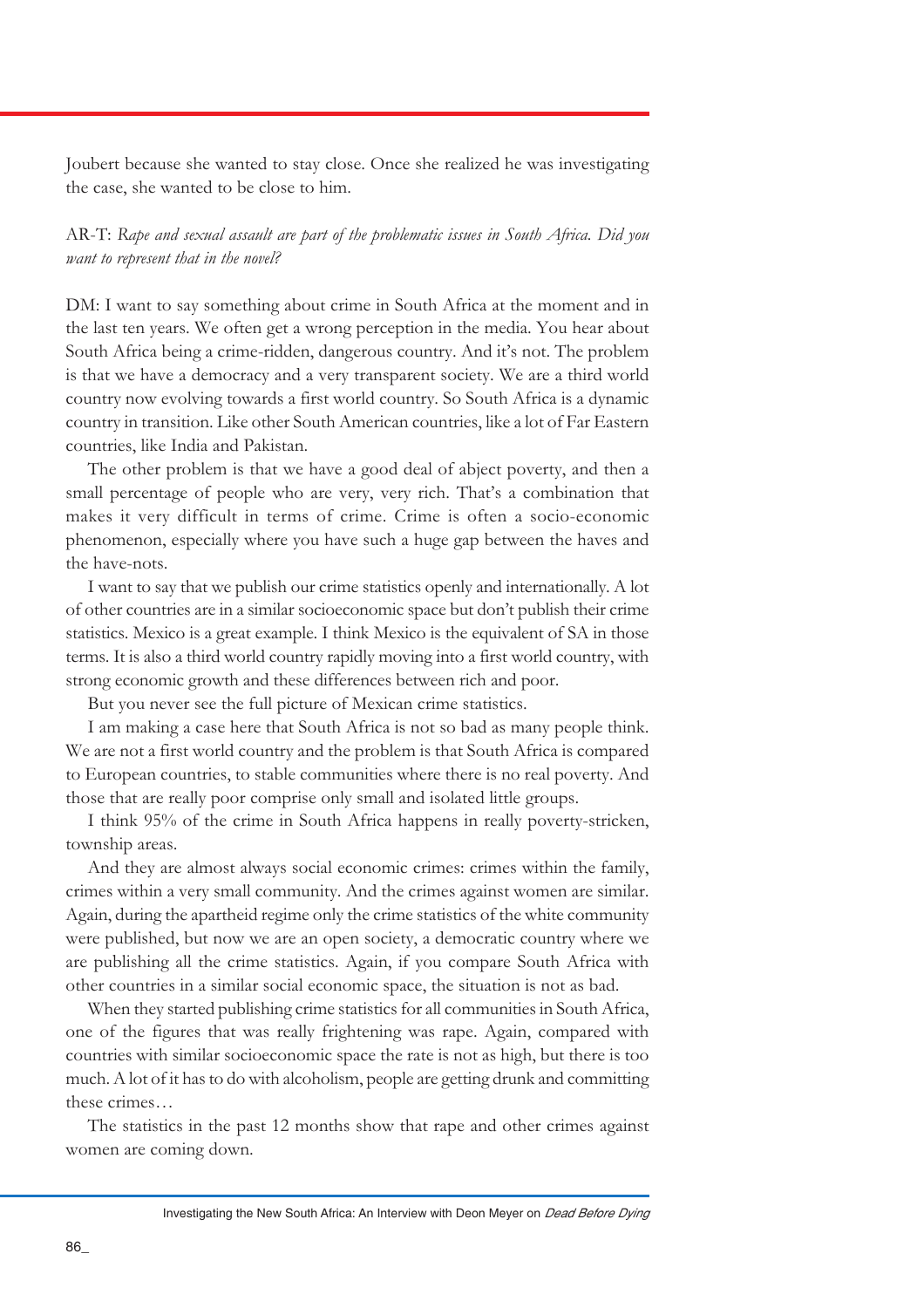## AR-T: *Where is the influence of the media on these issues?*

DM: Crime has become a political tool.

The government should do more about crime but the government is doing a lot already. There was an article on the newspaper recently on how South Africa police is being helped by Scotland yard…

But crime happens everywhere. Michael Connelly is an American writer that writes novels set in LA. *The Lincoln Lawyer* is his latest novel.<sup>7</sup> We were talking about crime statistics in Los Angeles, and I thought to myself, thank goodness I don't live in L.A.

Crime is a relative thing – if you live in one of the townships you are more likely to see crime.

It is a political thing in South Africa. Whenever there is a crime, all the opposition parties blame the government and I don't agree with that.

## AR-T: *You worked as a journalist for a period of time. Can you see the influence of it in this particular novel?*

DM: When I worked with the police I saw the pressure that is put on these guys. First of all, you have the internal pressure. The head of the unit wants to have more crimes solved, so he's putting pressure on his people. Then, the public puts pressure on them. And of course the media does too. They love a good crime story.

So it is this really bad cycle and I am fascinated by the whole process.

#### AR-T: *I'm curious, how long does it take you to write a book?*

DM: When I wrote this book, I was still working part time. I would get up early in the morning to write and then it took me two years.

Now, I am writing full time, since the beginning of 2008. This is the first book that I'll have completed while writing full time. The book that I'm working on right now, *Spoor*, 8 is a bit longer than the rest, but it's going to take me 10 months. I would say now it should take me about a year.

I've already started thinking about my next book too. The other day I actually started writing the first chapter. The thinking phase can take up to 3 or 4 months. Then I must start doing the research which can take another two months. So I would say 12 months average for a novel.

AR-T: *Do you write your books in Afrikaans, and then when they are translated into English, do you go back and read them again?*

DM: I am very fortunate, I have a very good translator but when she's done, she sends the manuscript to me and I often spend two months working on it, and really making sure that everything is how I like it. Because however good she is,

Anglistica 15. 1 (2011), 79-89 ISSN: 2035-8504

*Lawyer* (London: Orion, 2005).

7 Michael Connelly, *The Lincoln*

<sup>8</sup> *Spoor* (Cape Town: Human & Rousseau, 2010); the novel is now forthcoming in English as *Trackers* (New York: Atlantic Monthly Press, 2011).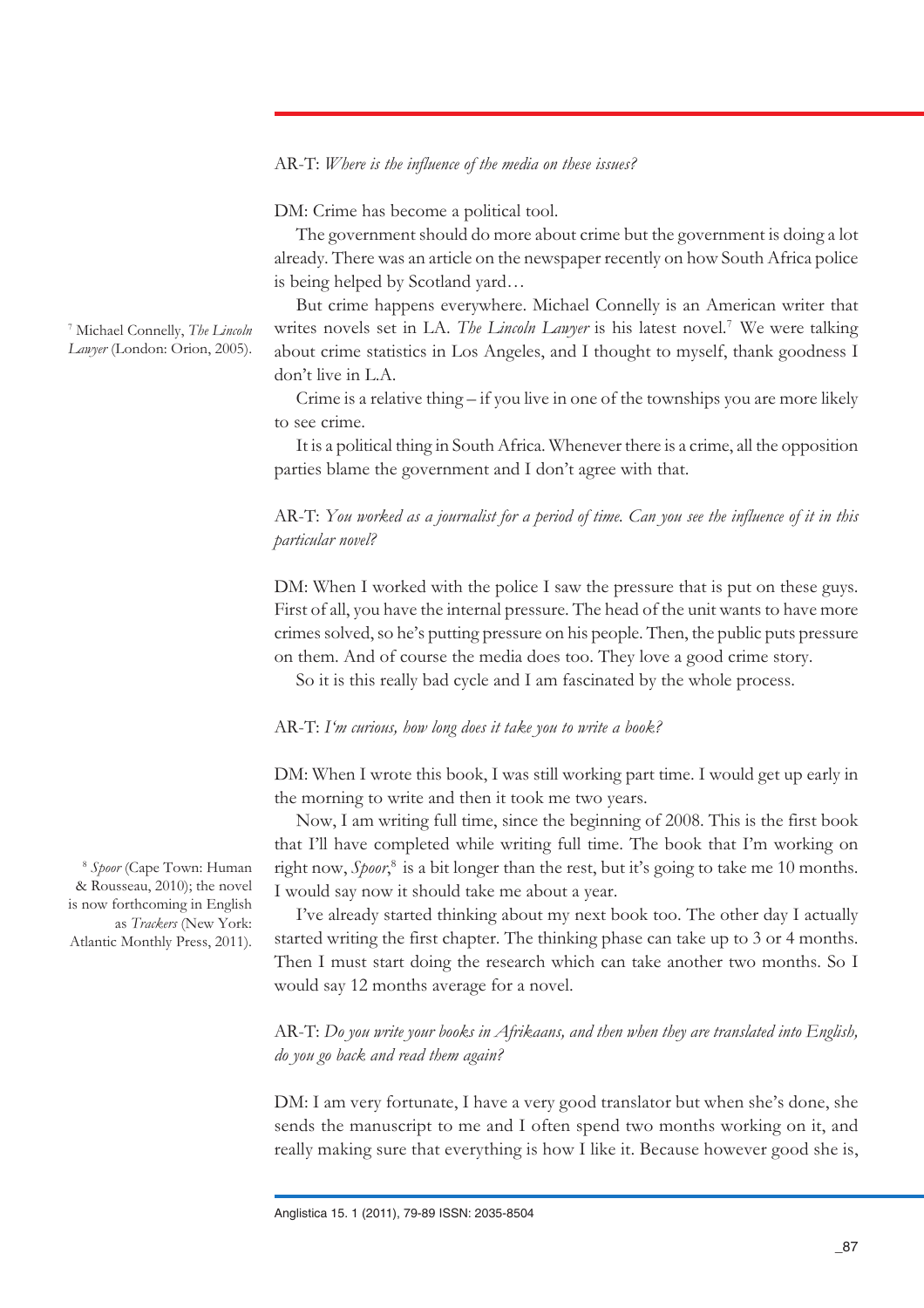she can't always know what my intention was or how I want to phrase it, and it's not that she did something wrong, it's just that I want to say it in a different way.

I think for writers, words have much more meaning than for non writers. These are the tools that you work with. I know people that work with wood and they have their own favorite cabinets and knives. I also have my favorite words and phrases. A particular way to structure paragraphs and sentences.

And for my translator it's hard to know all this.

The other reason for me is to make sure that nothing or as little as possible is lost in the translation. Because the English translation is the one that is used for the translation into French, Italian, Spanish, etc.

## AR-T: *If the translation cannot be perfect, is there anything in this book that got lost in translation?*

DM: The only thing that ever gets lost in my books is the Afrikaans spoken in what we call the Cape Flats. In South Africa we have lots of different cultural groups: we have the black indigenous, the Zulu, the Xhosa. Then, you have the whites, and the people of mixed race, in South Africa we use the term "coloured" people. It is a perfectly fine term to use and in the translation, sometimes it is difficult to make it clear for the readers to understand that.

The point that I want to make is that the coloured people of the Cape Flats speak a version of the Afrikaans that is to my mind the most beautiful version of Afrikaans. It's a very musical, and lyrical, and humorous, it's a wonderful… perhaps not quite a dialect, but almost a dialect of Afrikaans. And I have a lot of friends that speak coloured Afrikaans and I just love it. And I use a lot of that in my books and you can't translate that. It's impossible to translate that.

### AR-T: *There is also a black detective. His name is Leo Peterson*.

DM: He is actually a coloured detective.

AR-T: *Have you ever thought about writing a novel from the point of view of this character? There is no doubt that his perspective would be very different from Mat Joubert's*.

DM: In my novel *Heart of Hunter*, 9 I had a black Xhosa protagonist, and that was an incredible experience for me: to create a Xhosa and to try to see the world through his eyes.

When I wrote *Dead Before Dying*, there were no black detectives in the Murder and Robbery squad. This was in 1994 and there was still segregation, everything didn't change overnight, so it wouldn't have been credible for me to use a coloured or black protagonist.

*Heart of Hunter* is not a crime novel, it's much more of a thriller… The story is about this freedom fighter… And he is now in the New South Africa and he has training as a soldier and as an assassin. he can't find work… He has to find information…

<sup>9</sup> *Heart of Hunter*, (Stoughton, 2003).